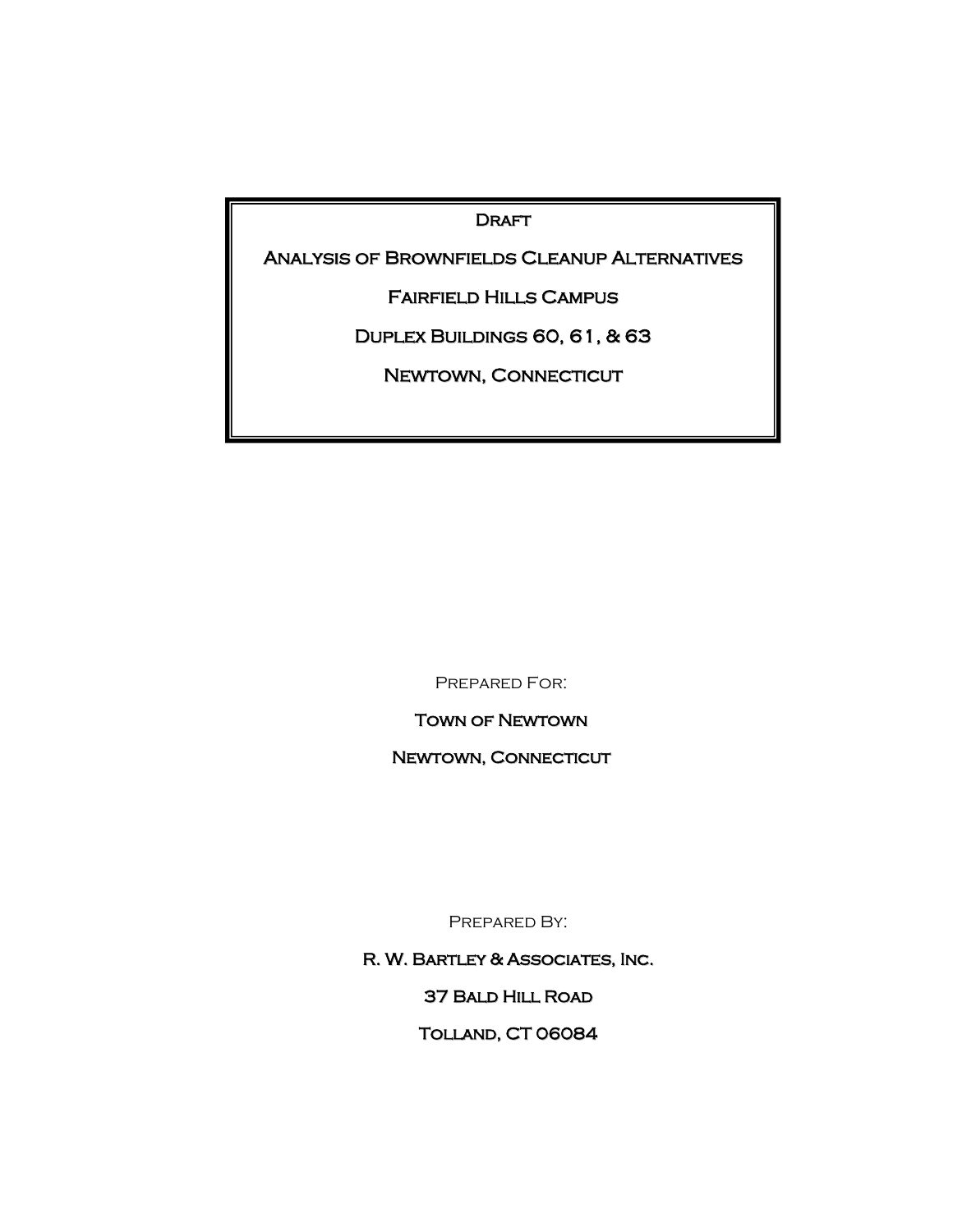# **Table of Contents**

| $\mathbf{1}$   |     |       |                                                                                            |
|----------------|-----|-------|--------------------------------------------------------------------------------------------|
|                | 1.1 |       |                                                                                            |
| $\overline{2}$ |     |       |                                                                                            |
| 3              |     |       |                                                                                            |
|                | 3.1 |       |                                                                                            |
|                |     | 3.1.1 |                                                                                            |
|                |     | 3.1.2 |                                                                                            |
|                |     | 3.1.3 |                                                                                            |
|                | 3.2 |       |                                                                                            |
|                | 3.3 |       |                                                                                            |
| 4              |     |       |                                                                                            |
| 5              |     |       |                                                                                            |
| 6              |     |       |                                                                                            |
|                | 6.1 |       |                                                                                            |
|                | 6.2 |       |                                                                                            |
|                | 6.3 |       |                                                                                            |
| 7              |     |       |                                                                                            |
|                |     |       |                                                                                            |
|                | 7.2 |       | Alternative 2: Removal of High Risk Asbestos and Lead-Based Paint Analysis  12             |
|                | 7.3 |       | Alternative 3: Abate all Asbestos-Containing Materials and Lead-Based Paint Analysis<br>12 |
| 8              |     |       |                                                                                            |
| 9              |     |       |                                                                                            |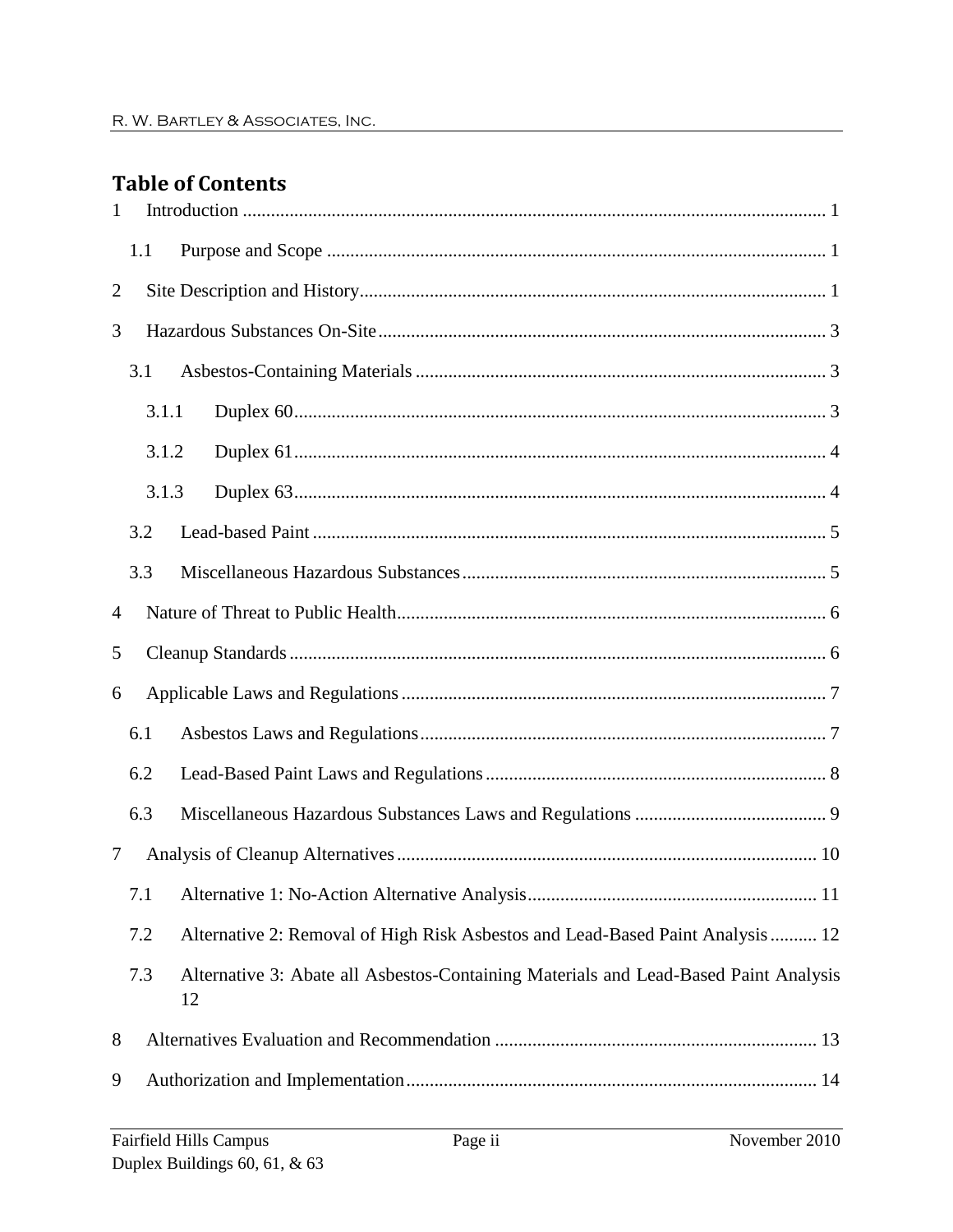# **Tables**

## **Figures**

Fairfield Hills Location Map Fairfield Hills Trails, Concept Plan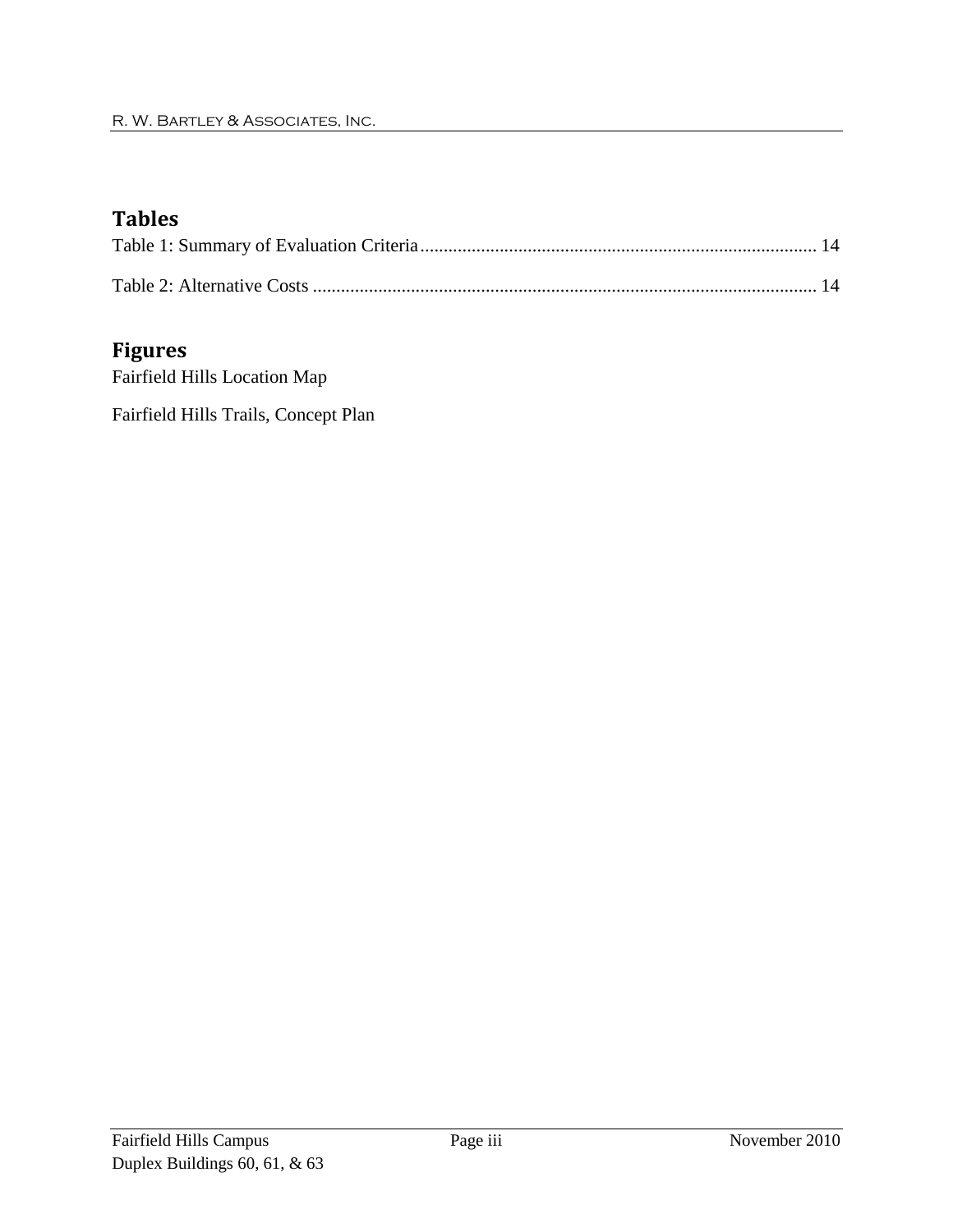# <span id="page-3-0"></span>**1 Introduction**

This document presents an Analysis of Brownfields Cleanup Alternatives (ABCA) for the Duplex buildings 60, 61, and 63 at the Fairfield Hills property in the Town of Newtown, Connecticut. This ABCA was prepared by R. W. Bartley & Associates, Inc. (RWB&A) on behalf of the Town of Newtown as part of the receipt of a Valley Council of Governments, Lower Naugatuck Valley (VCOG) Brownfields sub-grant. The VCOG made regional Brownfields sub-grants from an overall Federal Environmental Protection Agency (EPA) Brownfields grant received by the VCOG. This Brownfields sub-grant awarded to the Town of Newtown by the VCOG is hereinafter referred to as the VCOG/EPA Brownfields grant. Notice of this document has been published and this document has been made available for public comment in accordance with the community relations plan of the VCOG/EPA Brownfields grant and requirements of the Federal National Contingency Plan (NCP).

## <span id="page-3-1"></span>**1.1 Purpose and Scope**

Under The VCOG/EPA Brownfields grant, recipients must supply an ABCA that includes:

- $\triangleright$  Information about the site and contamination issues (i.e., exposure pathways, identification of contaminant sources, etc.), cleanup standards, applicable laws, alternatives considered, and the proposed cleanup;
- $\triangleright$  Effectiveness, implementability, and the cost of alternatives, including the preferred or proposed cleanup alternative;
- $\triangleright$  A comparative analysis of the alternatives considered; and
- Assessment of whether additional land-use controls will be necessary after the environmental cleanup is complete.

# <span id="page-3-2"></span>**2 Site Description and History**

The Fairfield Hills campus is part of the former State of Connecticut Mental Health Hospital property. The campus is located to the south of Wasserman Way in Newtown, Connecticut (see the attached "Fairfield Hills-Location Map"). The hospital was operated by the State of Connecticut from the mid 1930s until it was closed in 1996. The property was farmland prior to the purchase and development of the property by the state.

The portion of the property that contained the institutional buildings, the "campus" portion of the property and a portion of the property along Deep Brook was offered by the State of Connecticut to the Town of Newtown for purchase. As part of the offer, the environmental remediation of soil and groundwater contamination, and the removal of hazardous materials and asbestos-containing materials were to be the responsibility of the Town of Newtown.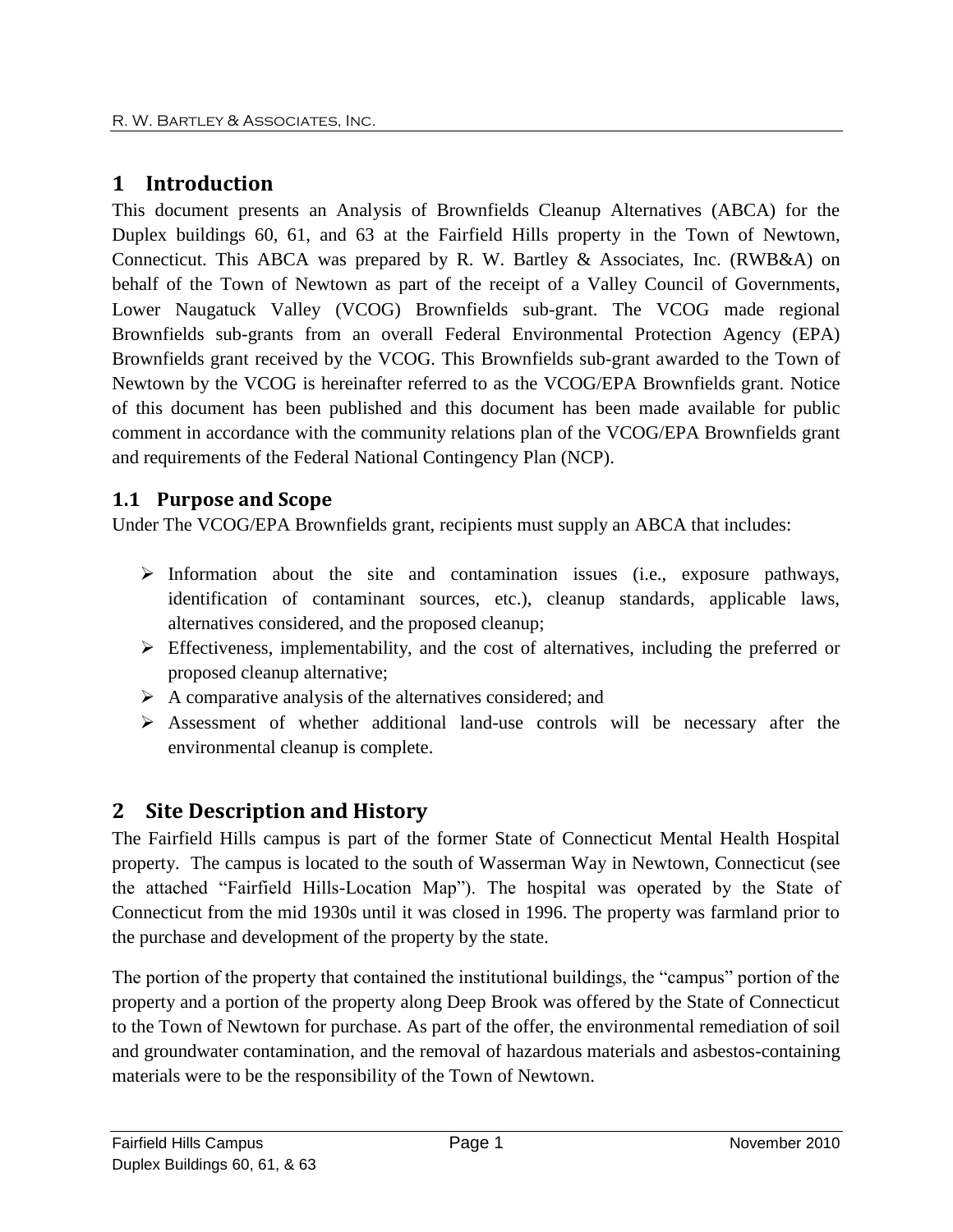After deliberation by town officials, study by a committee established by the town, and public input, the town decided to purchase the property and created a master plan of redevelopment. The master plan indicated a mix of town use and private use. Private use is to be through the renovation and leasing of existing buildings with the town retaining ownership of the buildings and land.

Environmental remediation of the soil and groundwater to State of Connecticut Department of Environmental Protection standards is complete and redevelopment is underway. One building was demolished and a town baseball field was constructed in its place. Two additional buildings were demolished to make way for the construction of a private indoor athletic facility. Prior to demolition of the buildings, hazardous substances and asbestos-containing materials and hazardous substances were removed in accordance with state and Federal regulations and guidance. Two other buildings are in the process of removal of hazardous substances and asbestos-containing materials, and demolition to make way for the construction of a community center. Also the former main dining facility/building was renovated for use as a new Town of Newtown town hall/municipal center. Prior to starting the renovation, hazardous substances and asbestos-containing materials were also removed from this building.

Private concerns have expressed interest in leasing and renovating existing buildings for various enterprises, but no deals have been consummated. This is likely, in a large part, due to the poor economy and lack of financing, but also because of the cost of building renovations. A significant portion of the cost of these renovations is the removal of hazardous substances and asbestos-containing materials from the buildings.

Recently, the Town of Newtown applied to the VCOG, and was awarded, the VCOG/EPA Brownfields grant in the amount of \$100,000 to remove hazardous substances and asbestoscontaining materials from the Fairfield Hills campus Duplex buildings 60, 61, and 63. See the attached annotated "Fairfield Hills' Trails, Concept Plan" figure for the locations of the buildings on the Fairfield Hills Campus. The purpose of this project is to eliminate the potential exposure of the public, town personnel, and contractors to these materials, and to facilitate the leasing and renovations of these buildings by lowering the cost of renovation to private party/enterprise(s).

The majority of the grant will be used to pay for the removal and disposal of the materials. This VCOG/EPA Brownfields grant will also used to provide project coordination; provide community outreach services; and to secure an environmental engineering consultant to: prepare this ABCA, prepare hazardous substances and asbestos-containing materials removal specifications, to assist in acquiring a remedial contractor, and to oversee and monitor the removal of the asbestos-containing materials and hazardous substances.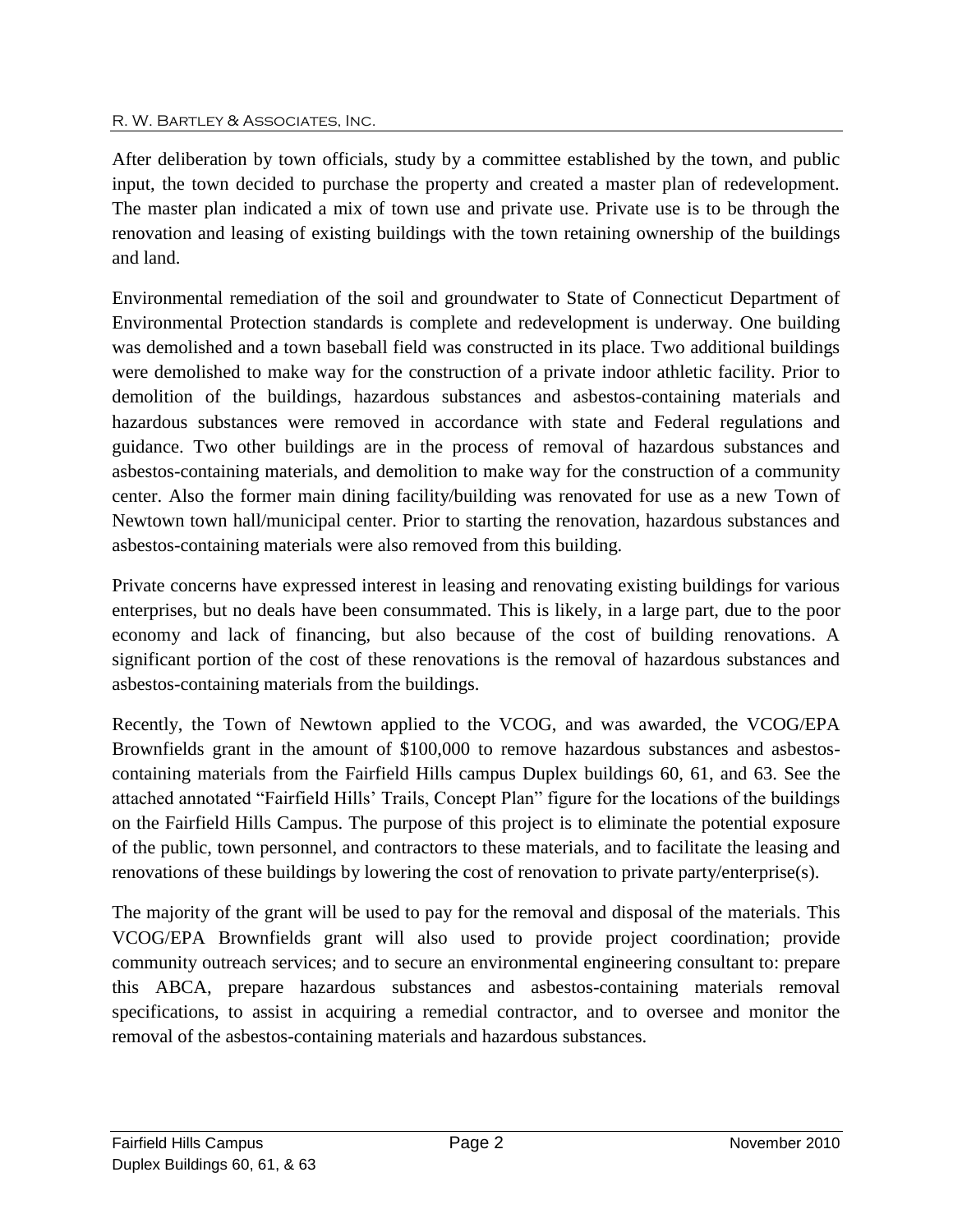In the summer of 2008 the town was awarded a Brownfields matching grant directly from the EPA in the amount of \$200,000. This grant money, and the towns 20% matching funds were used to remove asbestos-containing materials, paint chips and hazardous substances from the campus Stratford and Duplexes 58 and 59 buildings. This work is now complete. There are a total of five duplexes (no number 62). The work proposed under this grant will remove asbestoscontaining materials, paint chips, and hazardous substances from the remaining duplexes.

## <span id="page-5-0"></span>**3 Hazardous Substances On-Site**

The hazardous materials at the buildings include asbestos-containing building materials, leadbased paint, and building components and contents containing miscellaneous hazardous substances as summarized below. The inventory of hazardous materials at the buildings was estimated by performing a sampling survey of asbestos-containing materials by a Connecticut certified asbestos inspector, sampling painted surfaces for lead content, and general industry knowledge of materials and equipment containing hazardous substances.

### <span id="page-5-1"></span>**3.1 Asbestos-Containing Materials**

A Connecticut Certified Asbestos Inspector from the TRC Environmental Corporation performed sampling and surveys of the Duplex buildings 60, 61, and 63. The asbestos-containing materials based upon this assessment in each of the buildings are estimated as follows:

#### <span id="page-5-2"></span>**3.1.1 Duplex 60**

| <b>Material</b>          | <b>Estimated Quantity</b>   |
|--------------------------|-----------------------------|
| Floor tiles and mastic   | $650 \text{ SF}^1$          |
| Sink undercoat           | $\mathcal{D}_{\mathcal{L}}$ |
| Ceramic tile glue        | 450 SF                      |
| Attic damp proofing      | 300 SF                      |
| Pipe insulation          | $350 \mathrm{LF}^2$         |
| Floor surfacing plaster  | 650 SF                      |
| Window glazing and caulk | 42 Windows                  |
| Door caulk               | 4 Doors                     |
| Transite roof shingles   | 3,400 SF                    |
| Flashing cement          | 200 SF                      |
| Tar paper                | 300 SF                      |

<span id="page-5-3"></span> <sup>1</sup> Square feet<br><sup>2</sup> Linear feet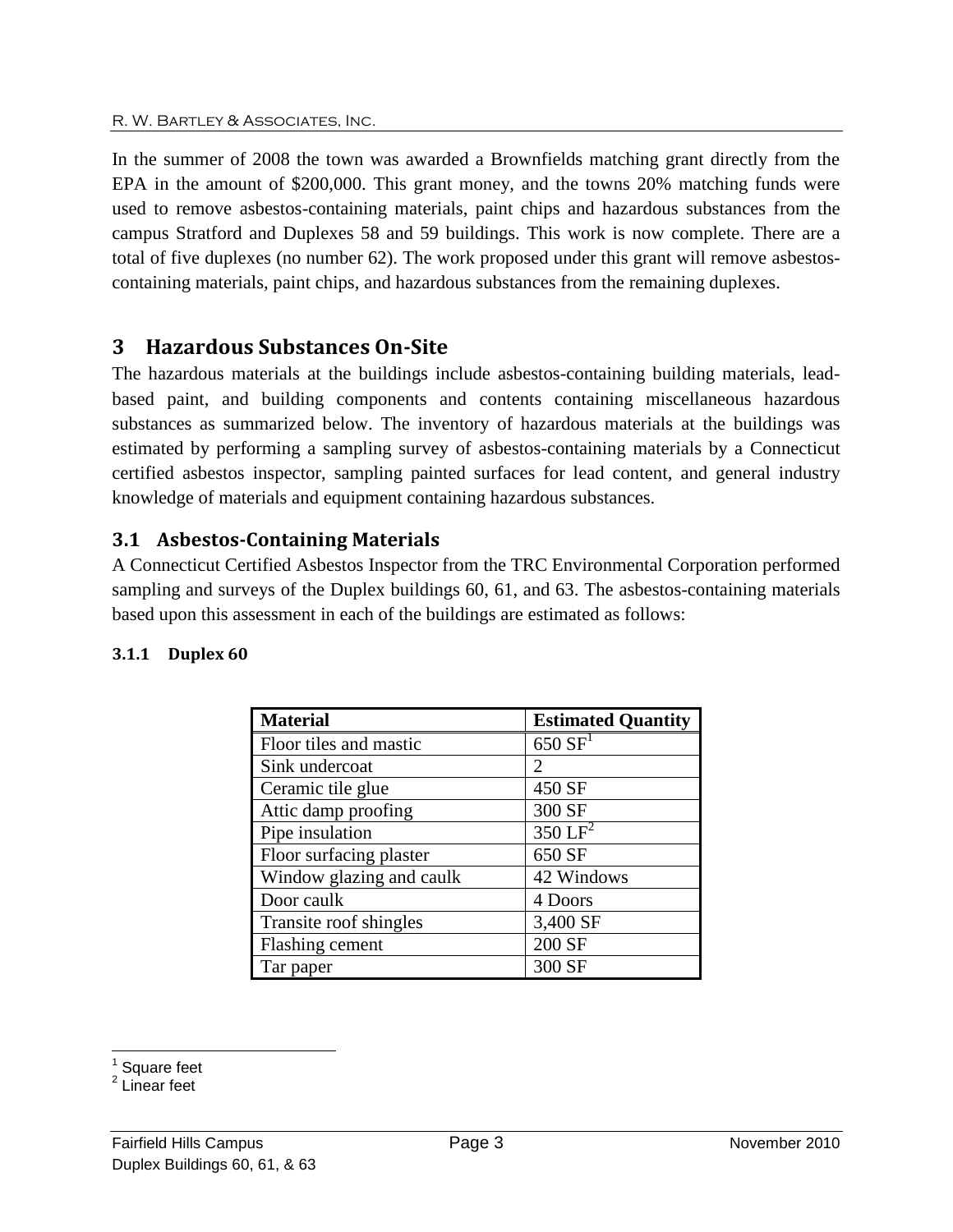#### **3.1.2 Duplex 61**

| <b>Material</b>                       | <b>Estimated Quantity</b> |
|---------------------------------------|---------------------------|
| Floor tiles and mastic                | 650 SF                    |
| Glue behind wall tiles                | 320 SF                    |
| Vapor barrier under transite shingles | 3400 SF                   |
| Pipe insulation                       | 350 LF                    |
| Floor surfacing plaster               | 650 SF                    |
| Window glazing and caulk              | 40 Windows                |
| Door caulk                            | 6 Doors                   |
| Transite roof shingles                | 3,400 SF                  |
| Flashing cement                       | 250 SF                    |

#### <span id="page-6-0"></span>**3.1.3 Duplex 63**

| <b>Material</b>                       | <b>Estimated Quantity</b> |
|---------------------------------------|---------------------------|
| Floor tiles and mastic                | 650 SF                    |
| Sink undercoat                        | 2                         |
| Ceramic tile glue                     | 450 SF                    |
| Attic damp proofing                   | 300 SF                    |
| Pipe insulation                       | 350 LF                    |
| Floor surfacing plaster               | 650 SF                    |
| Window glazing and caulk              | 42 Windows                |
| Door caulk                            | 4 Doors                   |
| Transite roof shingles                | 3,400 SF                  |
| Vapor barrier under transite shingles | 3400 SF                   |
| Flashing cement                       | 250 SF                    |
| Tar paper                             | 300 SF                    |

Asbestos is a concern because asbestos minerals have a tendency to separate into microscopicsize particles that can remain in the air and are easily inhaled. Persons occupationally exposed to asbestos have developed several types of life-threatening diseases, including asbestosis and lung cancer. Although the use of asbestos and asbestos products has dramatically decreased, they are still found in many residential and commercial settings and continue to pose a health risk to workers and occupants.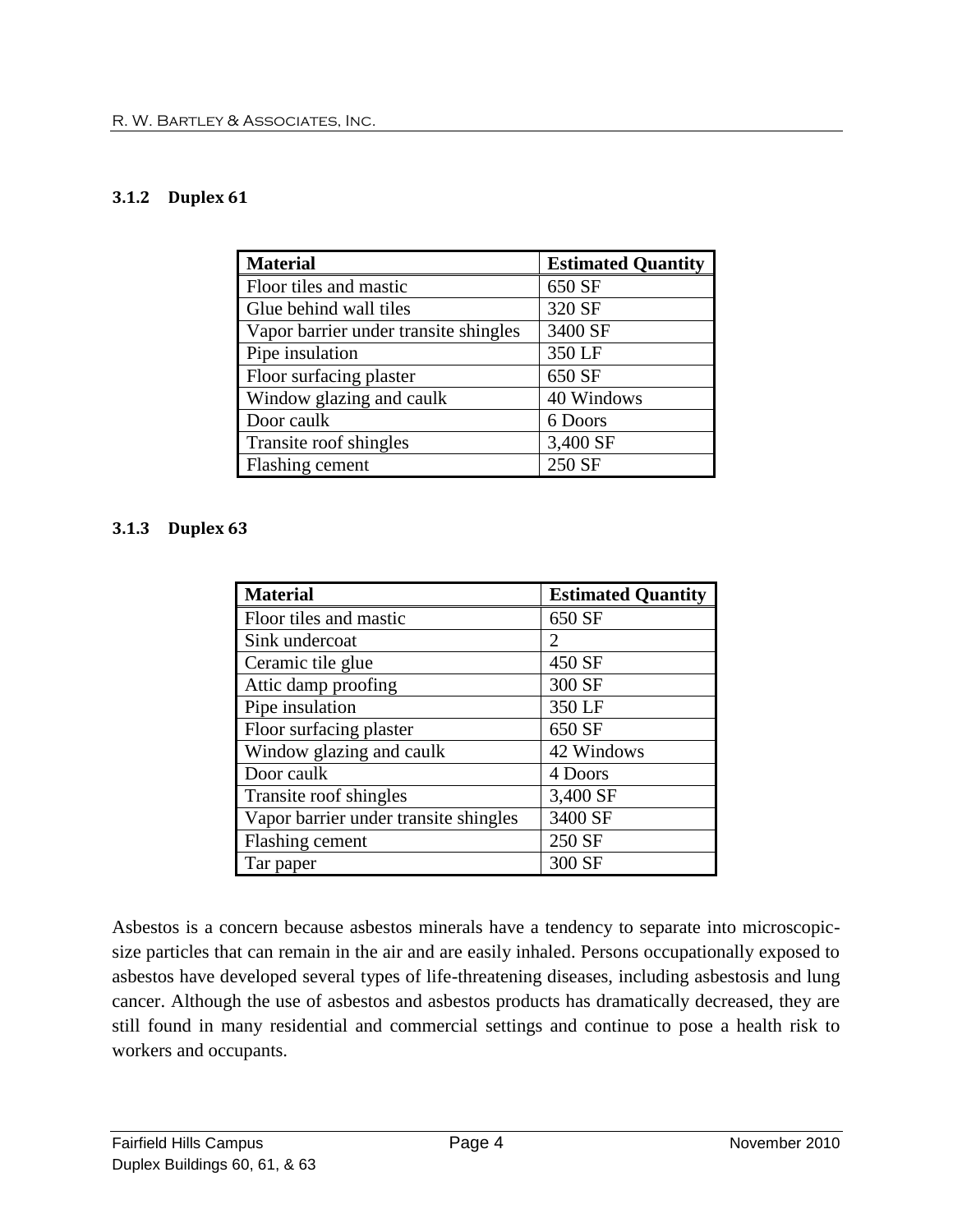Exposure to asbestos would be likely to occur in those areas identified as containing friable asbestos-containing materials. Since the asbestos-containing materials identified are currently damaged or have the potential for significant damage, it may be assumed that airborne asbestos fibers are present in the buildings and will continue to be present in the buildings, if the asbestoscontaining materials are not removed. The main exposure pathway in this case would be inhalation of airborne asbestos fibers for those inside the buildings. Additional exposure could occur through ingestion. Indirect exposure could occur through transport of asbestos fibers out of the buildings on occupants' clothing or hair, with subsequent inhalation or ingestion.

Additional exposure to asbestos can be expected from identified areas of non-friable asbestoscontaining materials if any future maintenance or renovation activities result in damage to these materials. Such damage could occur during activities such as drilling or cutting of existing asbestos-containing flooring/mastic material. Typical maintenance activities such as floor polishing or buffing could also release asbestos fibers. Under these conditions, the exposure pathways would be the same as described above.

## <span id="page-7-0"></span>**3.2 Lead-based Paint**

Lead-based paint surveys of Fairfield Hills Campus buildings and duplexes have shown that the white trim paint on the buildings contain significant concentrations of lead. The lead content of Interior paints varies.

Exposure pathways for lead-based paint include inhalation and ingestion of lead dust from the deterioration of lead-based paint and ingestion of paint chips or paint. Increased levels of the metal [lead](http://en.wikipedia.org/wiki/Lead) in the blood due to inhalation or ingestion of lead may cause irreversible [neurological](http://en.wikipedia.org/wiki/Neurological) damage as well as [renal disease,](http://en.wikipedia.org/wiki/Renal_disease) [cardiovascular](http://en.wikipedia.org/wiki/Cardiovascular) effects, and [reproductive](http://en.wikipedia.org/wiki/Human_reproduction) toxicity.

## <span id="page-7-1"></span>**3.3 Miscellaneous Hazardous Substances**

Regulated hazardous substances can be contained in the following building components, and materials that remain in the buildings. Below are typical items in buildings that can contain hazardous substances:

- $\triangleright$  Mercury Lamps from fluorescent or mercury vapor light fixtures
- > PCB/DEHP Ballasts from fluorescent light fixtures
- $\ge$  Smoke detectors
- $\triangleright$  Exit signs
- Water fountains
- $\triangleright$  Mercury Thermostat Ampules
- $\triangleright$  Halogen bulbs
- $\triangleright$  Unknown liquids
- $\triangleright$  Disinfectants
- $\triangleright$  Transformers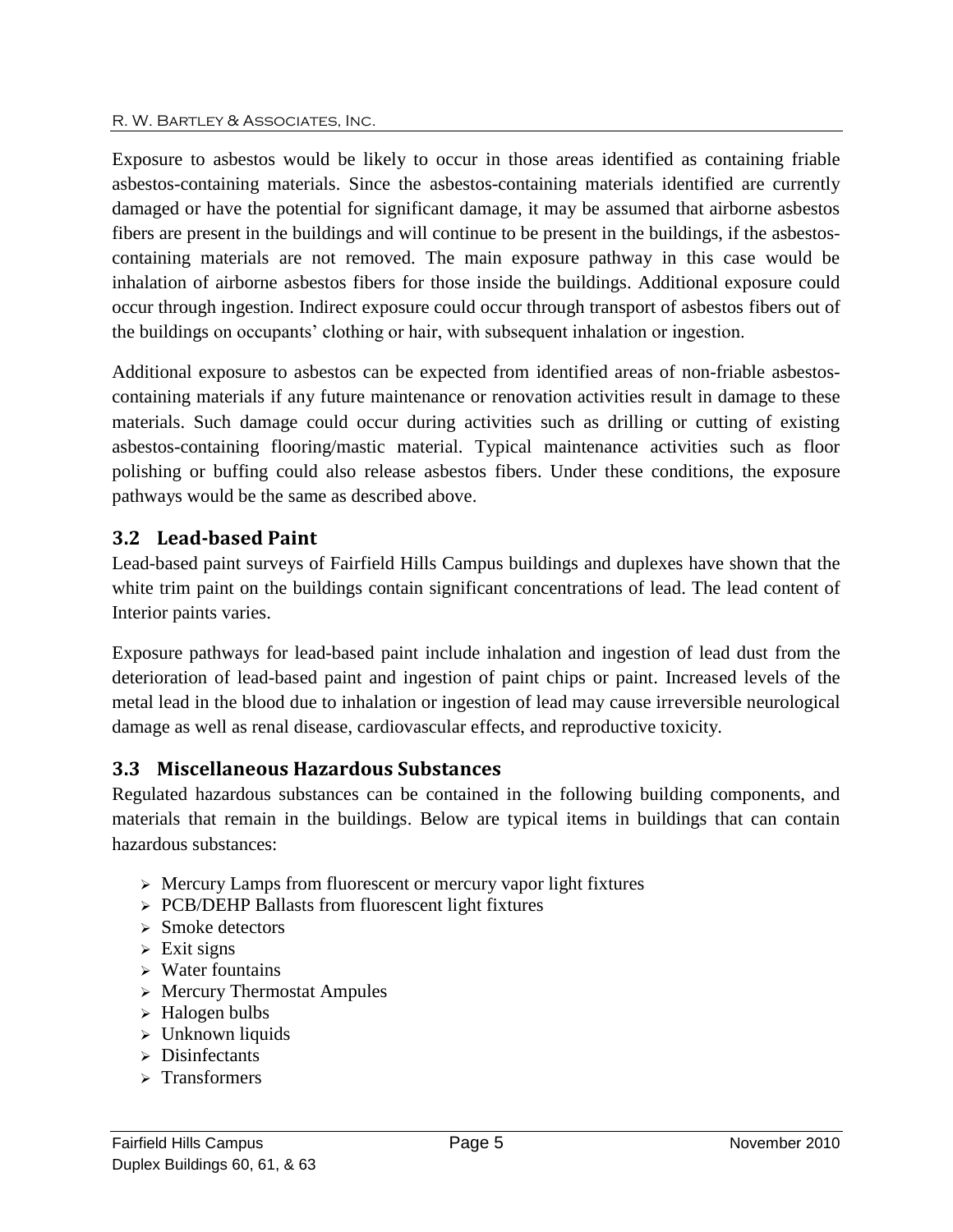- $\triangleright$  Fire alarm control panels
- $\triangleright$  Batteries
- $\triangleright$  Fuel sensor control panels
- $\geq$  Emergency lighting control panels
- $\triangleright$  Flood lamps

Exposure pathways to regulated hazardous substances contained in the building components and materials remaining in the building will depend upon the state of the hazardous substance but can include inhalation, ingestion, and dermal contact. Health effects to these exposures will vary by the substance, the type of contact, and the level and duration of the exposure.

## <span id="page-8-0"></span>**4 Nature of Threat to Public Health**

The current threat to public health is the exposure to asbestos, lead-based paint dust, and miscellaneous hazardous substances by individuals entering the building. Certain asbestoscontaining materials and lead-based paint in the buildings are in poor condition that could cause the release of asbestos fibers to the air, and lead paint chips to building floors and surfaces. Lead dust can be created by walking on and disturbing lead-based paint chips on the floors of the buildings.

These buildings are currently vacant and are slated for redevelopment that will involve renovation of the buildings. Under current conditions, risk pathways include: ingestion, and inhalation of potentially hazardous materials and substances by site visitors and/or trespassers.

During any renovation or demolition activities, asbestos-containing materials, lead-based paint, and miscellaneous hazardous substances remaining in the building will potentially pose an exposure risk to site construction workers through inhalation, ingestion, and contact.

## <span id="page-8-1"></span>**5 Cleanup Standards**

Even though cancer risk from exposure to asbestos is most appropriately viewed as a chronic concern, short-term standards have been established by OSHA to limit exposures of workers in the workplace. There are two types of short-term limits, as follows:

STEL (Short-term exposure limit): 1.0 PCM f/cc (fibers per cubic centimeters as detected using phase-contrast microscopy).

TWA PEL (8-hr time-weighted average permissible exposure level): 0.1 PCM f/cc (Source: USEPA, 2003 - Libby Asbestos Site Residential/Commercial Cleanup Action Level And Clearance Criteria Technical Memorandum, Draft Final - December 15, 2003).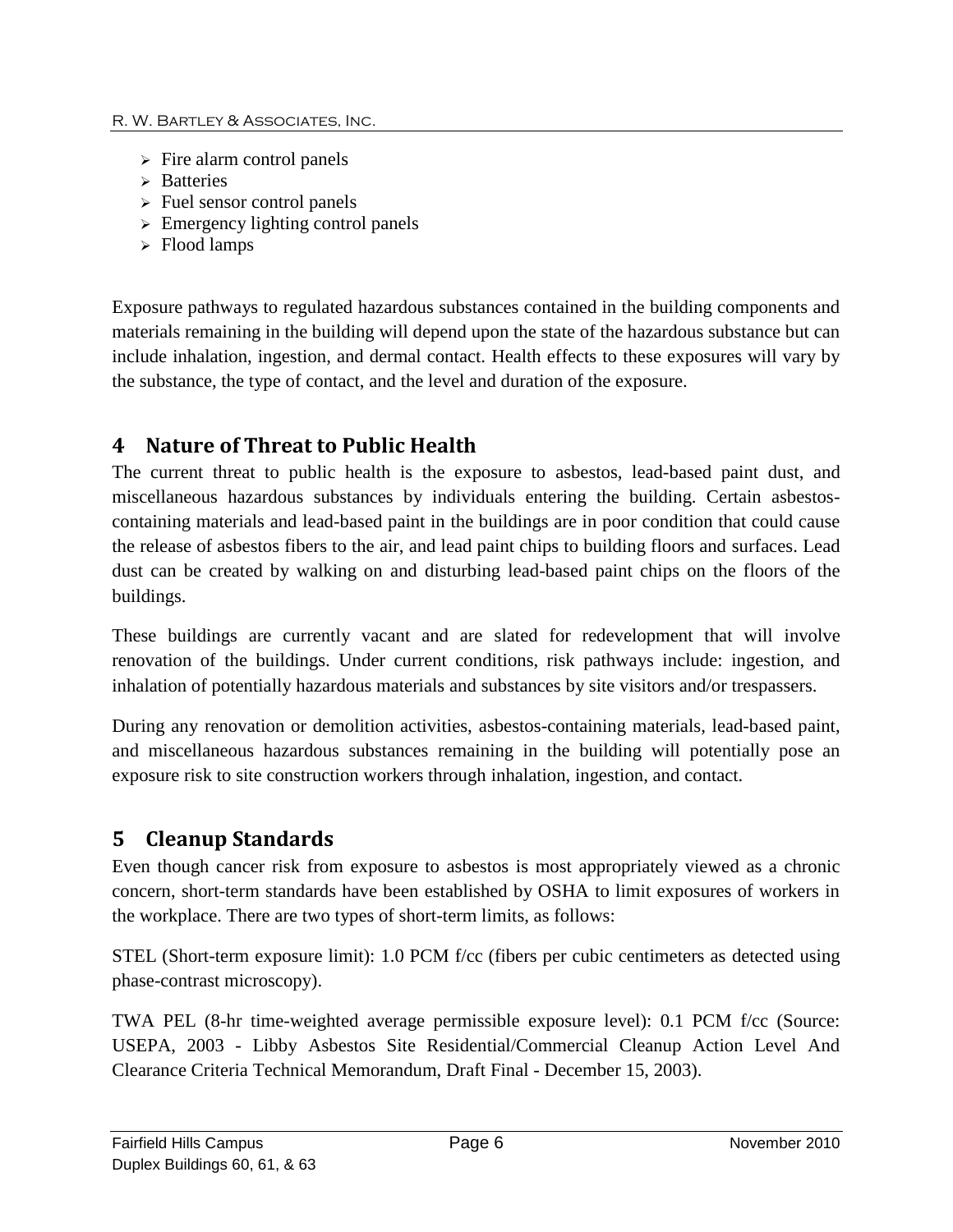EPA AHERA regulations, (40 CFR 763) require aggressive clearance sampling after asbestos abatement activity. Leaf blowers and fans are used to disturb interior air and air samples are collected according to the standard method set forth in Appendix A of Subpart E of 40 CFR Part 763. The clearance criteria as set forth in this regulation are:

- $\triangleright$  PCM clearance criteria (for small areas): 0.01 f/cc
- $\triangleright$  TEM clearance criteria: 70 structures/mm<sup>2</sup> on the filter, or no significant increase from exterior air sample results

Although AHERA regulations apply to abatement in schools, the same standards are generally used for all abatement projects.

The USEPA issued a final rule regarding dangerous levels of lead in pre-1978 housing and children-occupied buildings January 5, 2001 (40CFR Part 745). Under the new standards, lead is considered a hazard if there are greater than:

- $\geq 40$  micrograms of lead in dust per square foot on floors;
- $\geq$  250 micrograms of lead in dust per square foot on interior window sills and
- $\geq$  400 parts per million (ppm) of lead in bare soil in children's play areas or 1200 ppm average for bare soil in the rest of the yard.

# <span id="page-9-0"></span>**6 Applicable Laws and Regulations**

The following are applicable laws and regulations for asbestos-containing materials, lead-based paint, and materials containing miscellaneous hazardous substances.

## <span id="page-9-1"></span>**6.1 Asbestos Laws and Regulations**

Asbestos is regulated by the AHERA, the Toxic Substances Control Act (TSCA), the Clean Air Act (CAA), and Regulations of Connecticut State Agencies (RCSA), Sections 19a-14, 19a-17, 19a-332 to 19a-333, 20-435 to 20-442.

Further, to protect asbestos abatement workers, all asbestos abatement work must be performed in accordance with Occupational Safety and Health Administration (OSHA) asbestos regulations as promulgated in Title 29 of the Code of Federal Regulations (29CFR), Section 1926.1101.

The following work practices should be followed whenever demolition/renovation activities involving asbestos-containing materials occur: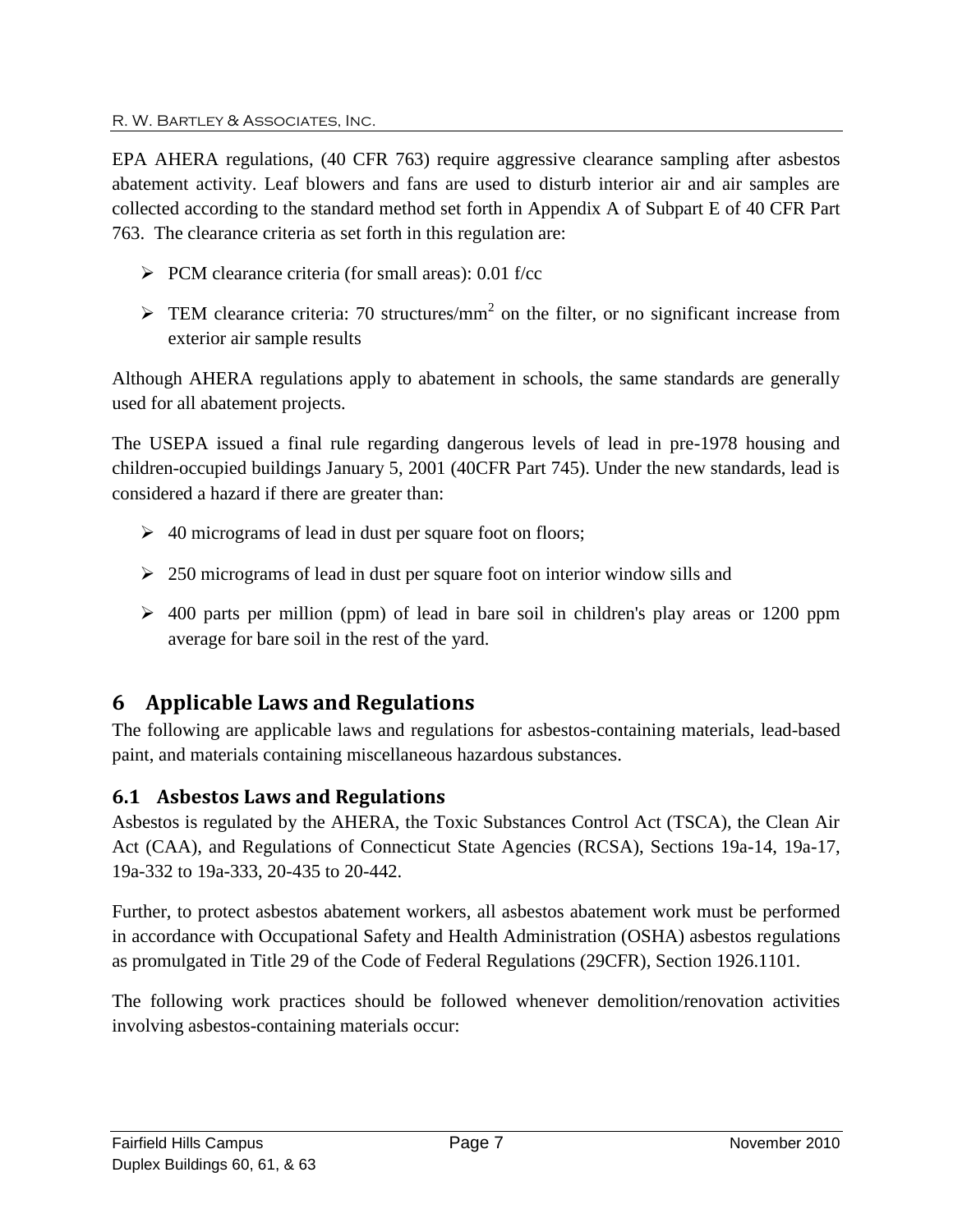- $\triangleright$  Prepare abatement specifications by a Connecticut Department of Public Health licensed Asbestos Designer
- $\triangleright$  Notify the Connecticut Department of Public Health of intention to demolish/renovate by the required notification form and receive approval for abatement activities
- Remove all asbestos-containing materials from facility being demolished or renovated before any disruptive activity begins
- $\triangleright$  Handle and dispose of all asbestos-containing materials in an approved manner (USEPA, 2006a; Asbestos/NESHAP Regulated Asbestos-Containing Materials Guidance)
- $\triangleright$  Monitor asbestos abatement activities by a Connecticut Licensed Asbestos Abatement Supervisor
- $\triangleright$  Perform air clearance testing upon completion of asbestos-containing materials abatement
- Prepare an asbestos abatement Compliance Report

### <span id="page-10-0"></span>**6.2 Lead-Based Paint Laws and Regulations**

Lead-based paint in pre-1978 housing and children-occupied buildings is regulated under the authority of the Toxic Substances and Control Act (TSCA; 15 U.S.C. 2601 et seq.) as amended by the Residential Lead-Based Paint Hazard Reduction Act of 1992, generally referred to as Title X (of The Housing and Community Act of 1992 - Public Law 102-550). Title X mandates the training, certification and licensing of lead-based paint abatement contractors, inspectors, risk assessors, and the training and certification of abatement workers and project designers. The Act also amended the Toxic Substances Control Act section 402 & 403. The provisions of Title X apply to residential buildings and child-occupied facilities.

The USEPA issued a final rule regarding dangerous levels of lead in pre-1978 housing and children-occupied buildings on January 5, 2001 (40CFR Part 745). Under the new standards, lead is considered a hazard if there are greater than:

- $\geq 40$  micrograms of lead in dust per square foot on floors;
- $\geq$  250 micrograms of lead in dust per square foot on interior window sills and
- $\geq$  400 parts per million (ppm) of lead in bare soil in children's play areas or 1200 ppm average for bare soil in the rest of the yard .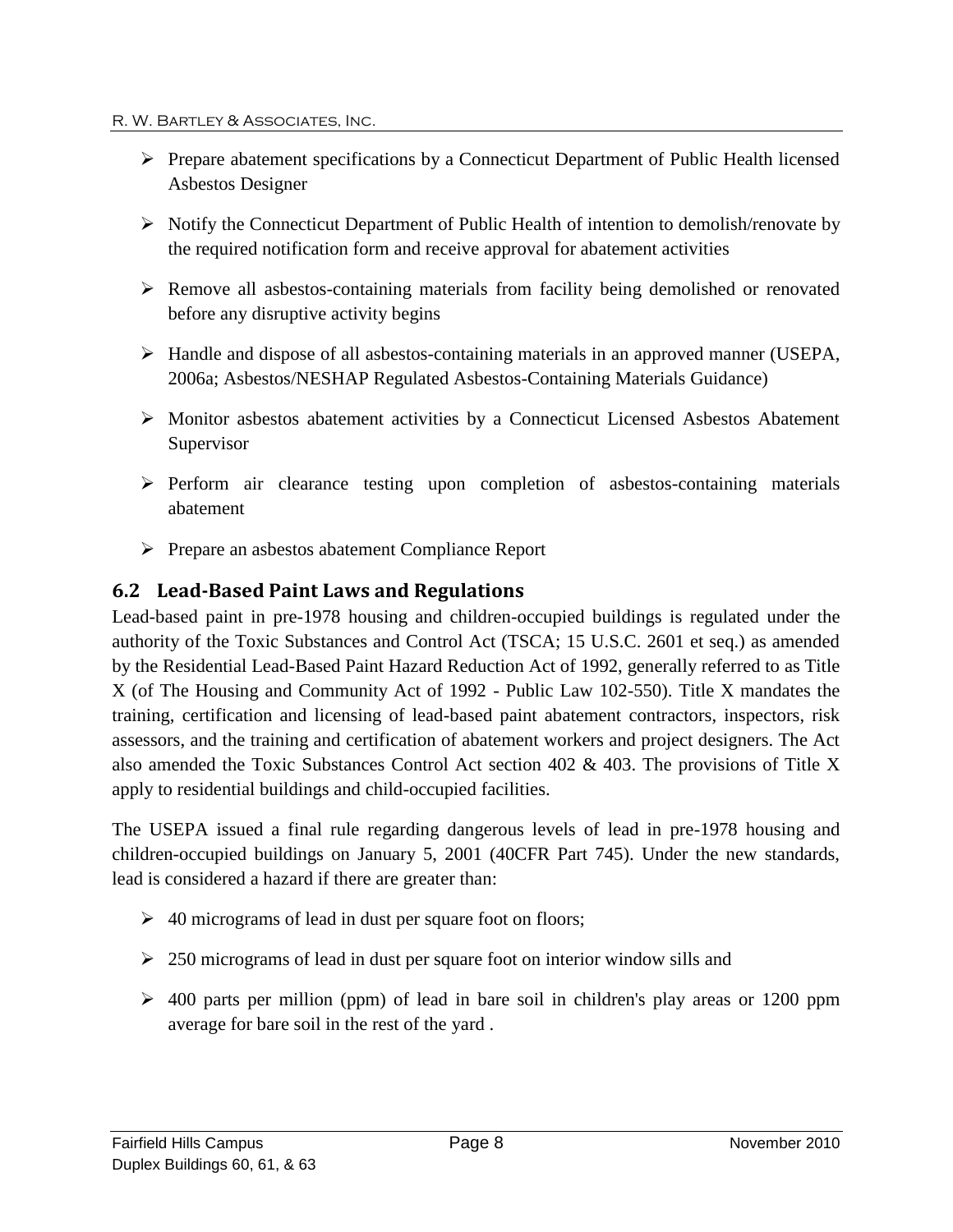The Connecticut Department of Public Health regulates and licenses lead paint consultants and workers under RCSA Sections 20-474 through 20-482 and lead-containing debris must be handled in accordance with the USEPA RCRA Hazardous Waste Regulations (40 CFR Parts 260 through 274), and the Connecticut Department of Environmental Protection Hazardous Waste Regulations (22a-209-1 and 22a-449(c)).

The Occupational Safety and Health Administration has published regulations regarding worker safety during activities involving lead-based paint abatement. The Construction Standards (29 CFR Part 1926) and the Occupational Safety and Health Standards (29 CFR Part 1910) promulgate a permissible exposure limit for lead construction workers, including workers performing demolition, salvage, or renovation of lead-containing materials at sections 1926.62 and 1910.1025 as follows:

"The employer shall assure that no employee is exposed to lead at concentrations greater than fifty micrograms per cubic meter of air  $(50 \text{ ug/m}^3)$  averaged over an 8-hour period." (29 CFR 1926.62)

Additional regulations under these chapters address other worker safety precautions such as respiratory protection programs, work practices, and medical monitoring.

Lead-based paint debris (material containing or surfaced with lead-based-paint) from commercial buildings may be classified as hazardous waste if lead concentrations exceed the Toxicity Characteristic Rule (40 CFR 261.24, 40 CFR 262.11) concentration limit of 5.0 mg/L in sample extract prepared according to the Toxicity Characteristic Leaching Procedure, test Method 1311 in ``Test Methods for Evaluating Solid Waste, Physical/Chemical Methods,'' EPA Publication SW-846.

## <span id="page-11-0"></span>**6.3 Miscellaneous Hazardous Substances Laws and Regulations**

Activities involving building components and materials left in the building that may contain miscellaneous hazardous substances shall be performed in accordance with, but not limited to, the current revision of the USEPA & Connecticut Department of Environmental Protection Hazardous Waste Regulations (40 CFR 260-282, 22a-209 and 22a-449(c)), USEPA PCB Regulations (40 CFR 761), USEPA Protection of Stratospheric Ozone (40 CFR 82), OSHA Hazard Communication (29 CFR 1910.1200), OSHA Hazardous Waste & Emergency Response Regulations (29 CFR 1910.120), USDOT Hazardous Materials Regulation (49 CFR 171-180), OSHA, RCRA, CERCLA, CAA, TSCA, and all other laws and regulations.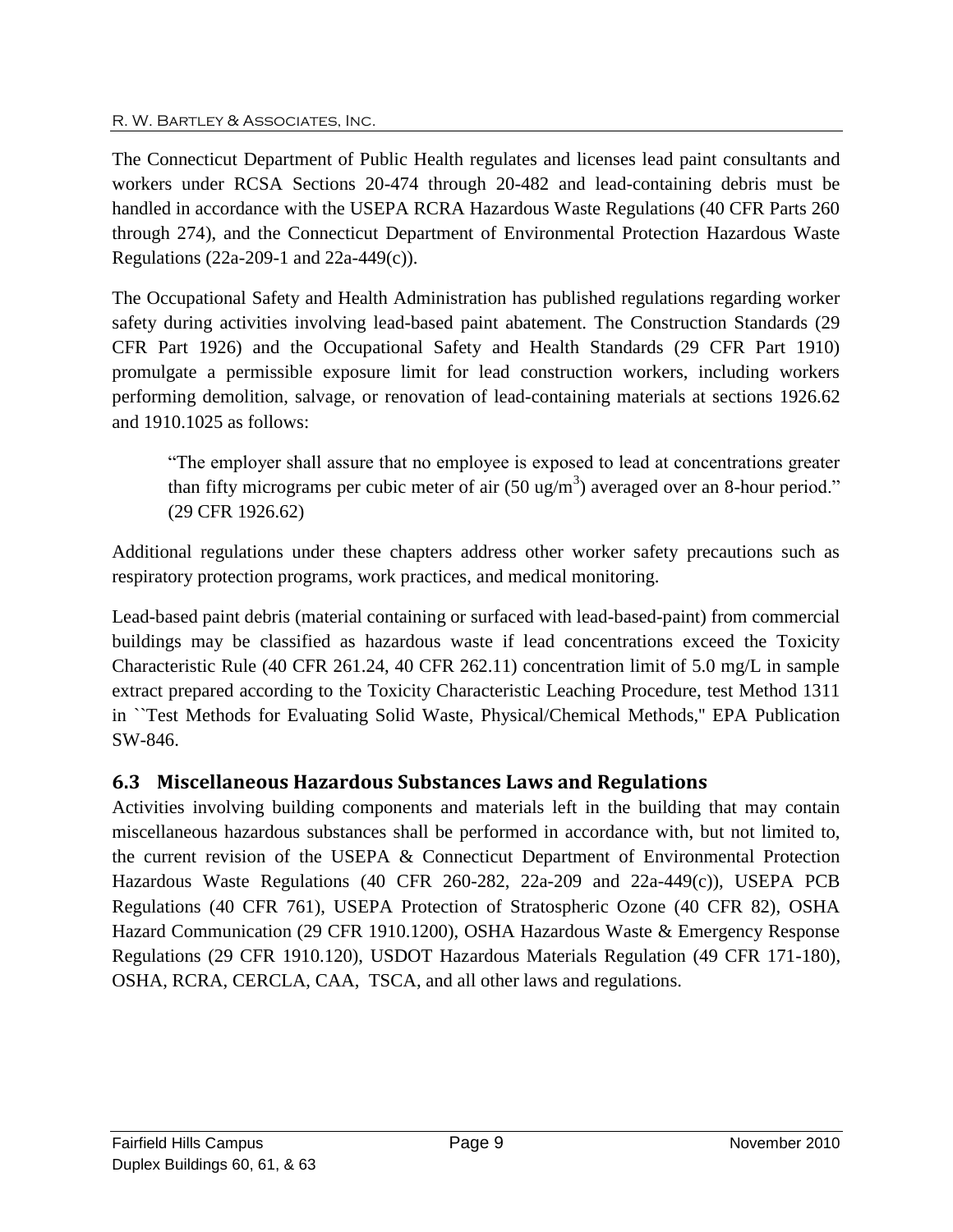# <span id="page-12-0"></span>**7 Analysis of Cleanup Alternatives**

Reasonable Alternatives for hazardous substances abatement considered for the Fairfield Hills Duplex buildings 60, 61, and 63 include: Alternative 1, the No-Action Alternative; Alternative 2 consisting of removal of: high-risk asbestos-containing materials, materials remaining in the buildings containing miscellaneous hazardous substances, and lead-based paint chips; and Alternative 3 consisting of complete removal/abatement of existing asbestos-containing material and lead-based paint, and removal of building components and materials remaining in the buildings containing miscellaneous hazardous substances. The Town of Newtown prefers Alternative 2 as the method of cleanup for the buildings. A short summary of each of these alternatives is provided below:

Alternative 1: No-Action. A no-action alternative would leave the buildings in their present condition making them unusable and difficult to obtain private interest for the renovation and reuse of the building. The only advantages to no action are those related to immediate avoidance of expenses that would be incurred by taking action. However, in the long term, expenses associated with no action may exceed those related to taking action at the present time due to the continued deterioration of the condition of the buildings and an inability to lease the buildings for renovation and reuse. Leasing and renovation of the buildings will eliminate potential impacts to human health and the environment due to the buildings present condition, and generate funds for hazard abatement and reuse of other buildings on the campus.

Alternative 2: Removal of High Risk Asbestos, Lead-Based Paint, and Miscellaneous Hazardous Materials: This alternative would address deteriorated and friable asbestos-containing materials and deteriorated lead-based paint in the interior of the buildings including asbestos pipe insulation, asbestos floor tiles and mastic, floor plaster, wall tile glue, lead-based paint chips, and pealing lead-based paint. This alternative will also remove miscellaneous hazardous substances contained in the buildings.

Alternative 3: Removal all Asbestos-Containing Materials, Lead-Based Paint and Miscellaneous Hazardous Materials: This option would include all of the activities associated with Alternative 2 but also include removal of asbestos-containing window and door caulking and glazing, removal of asbestos transite roofing shingles, roofing tar paper, roofing vapor barriers, roofing tars, attic damp proofing materials, and removal of all lead-based paint. This alternative has all of the advantages of Alternative 2 and has the additional advantage of the removal of all asbestos and lead-based paint. The disadvantage of this alternative is that the removal of window caulking and glazing will destroy the windows, and the destruction of the windows and the removal of the roofing tiles will accelerate the weather-related deterioration of the buildings. The removal of window caulking and glazing, roofing tiles, and lead-based paint in good condition will not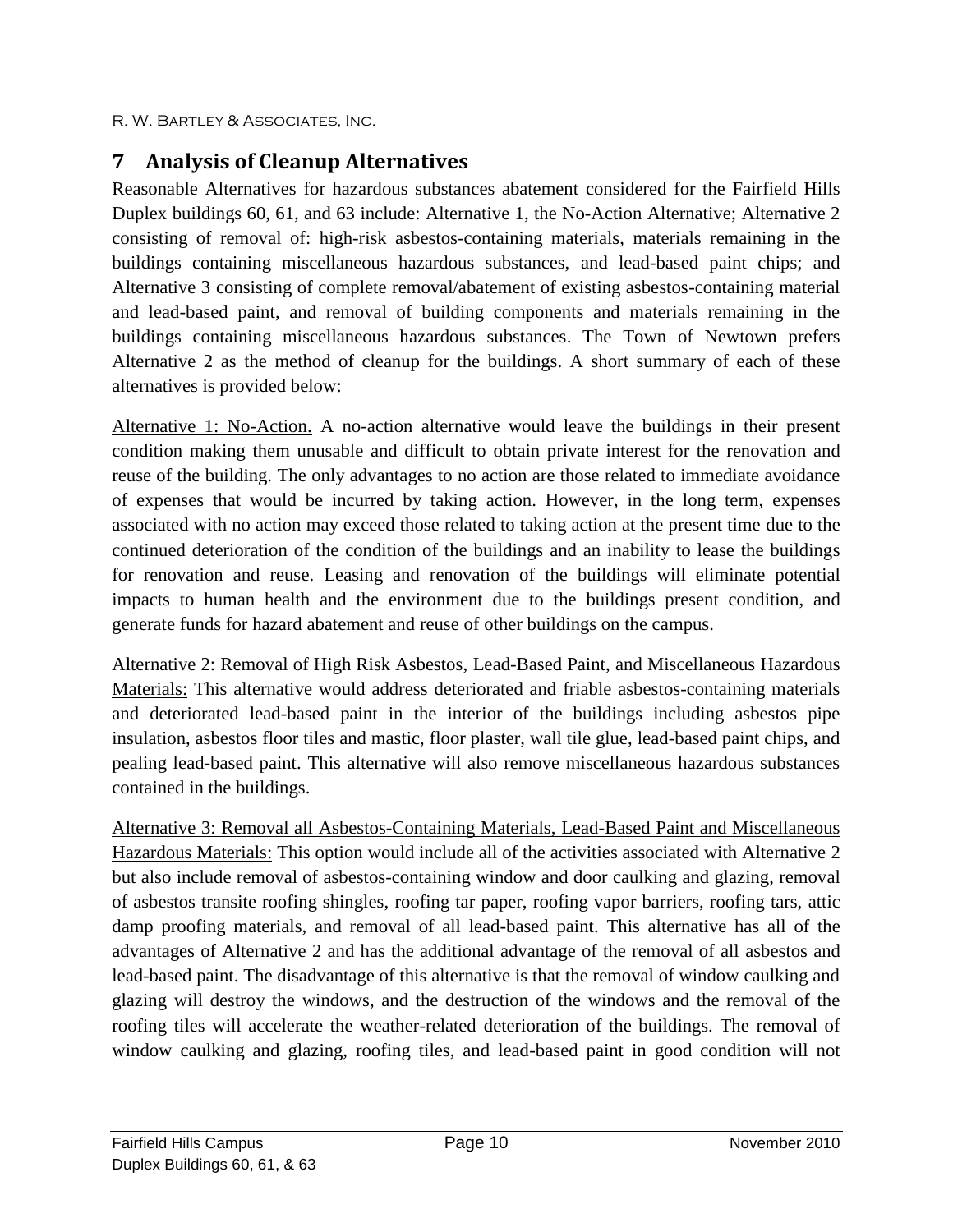appreciably lower the risk to individuals entering the building because these materials are intact and in relatively good condition which limits the airborne release of asbestos and lead.

The objective of the Fairfield Hills Duplex buildings 60, 61, and 63 Brownfields project is to reduce or eliminate the potential exposure to asbestos, lead, and miscellaneous hazardous substances for individuals entering the buildings; and to facilitate the private leasing and renovation/reuse of the buildings. The following sections describe the three alternatives considered in terms of their effectiveness, feasibility of implementation, and costs with regard to achieving the project objectives.

## <span id="page-13-0"></span>**7.1 Alternative 1: No-Action Alternative Analysis**

*Effectiveness:* The effectiveness of the No-Action alternative in achieving project goals would be negligible. The continued presence of asbestos-containing materials, lead-based paint, and miscellaneous hazardous substances in buildings, as would be the case under the no-action alternative, would pose a long-term health risk to the public and also to workers entering the buildings. Also, the presence and projected costs of removal of the materials will make it difficult to obtain private interest in leasing and renovating/reusing the buildings. The no-action alternative would be highly ineffectual in achieving the goals of reduction of health risks and facilitating the renovation/reuse of the buildings.

*Implementation:* Implementation of the No-Action alternative would be fairly straightforward. The buildings would be left in the current unused state in which they currently exist. The identified asbestos-containing materials and lead-based paint would still pose a hazard to those entering the buildings.

Transfer and/or lease of the property to other parties would require notification of the presence of asbestos-containing materials, lead-based paint, and miscellaneous hazardous substances; and controls would be necessary to manage exposure to those entering the buildings.

Under the No-action Alternative, if the buildings remain unused for an extended period of time, the buildings will continue to deteriorate increasing the risk to those entering the buildings and making it more difficult to obtain private interest in leasing and renovating/reusing the buildings The value of the buildings will decrease due to deterioration unless they are regularly maintained.

*Cost:* Direct costs associated with the No-Action Alternative and associated non-use of the buildings would consist of providing site security. Indirect costs could include the continuing inability to obtain private interest for the leasing and renovation/reuse of the buildings.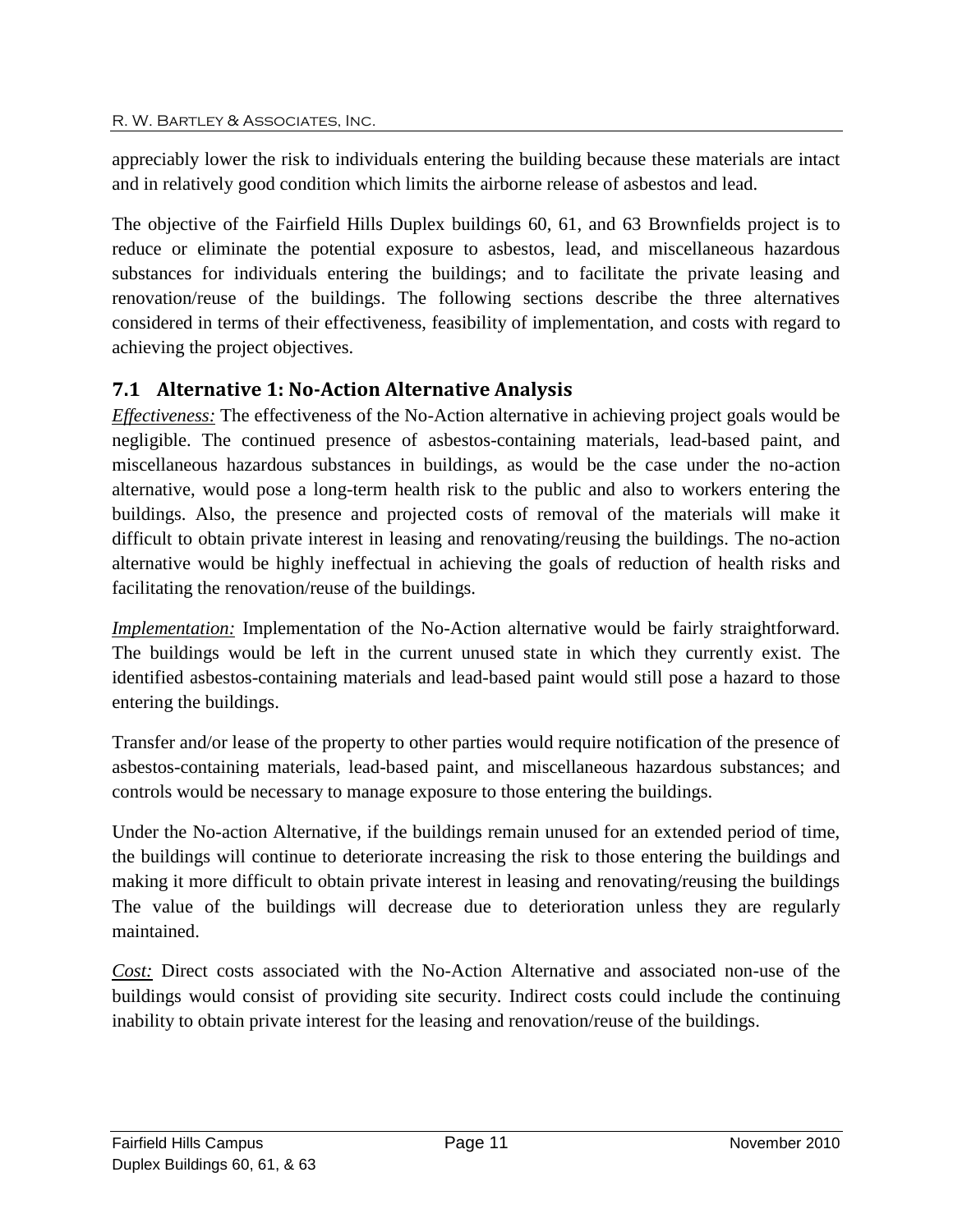## <span id="page-14-0"></span>**7.2 Alternative 2: Removal of High Risk Asbestos and Lead-Based Paint Analysis**

Alternative 2 would involve removal of deteriorated and friable asbestos-containing materials, and deteriorated lead-based paint from the interior of the buildings including asbestos pipe insulation, asbestos floor tiles and mastic, wall tile glue, floor surfacing plaster, sinks undercoating material, lead-based paint chips, and pealing lead-based paint. Miscellaneous hazardous substances will also be removed. Non-friable transite roofing tiles, roofing materials, window caulking/glazing, and interior paint in good condition would not be removed.

*Effectiveness:* Alternative 2 would be effective at removing asbestos-containing materials, leadbased paint, and miscellaneous hazardous substances related health hazards to individuals entering the buildings. Alternative 2 will also facilitate the leasing and reuse/renovation of the buildings by lowering the cost of renovation/reuse and removing the stigma of deteriorating asbestos and lead-based paint. Alternative 2 would also make the interior of the buildings much more presentable to private interests. However, if any future renovation were to take place that would disturb the remaining asbestos-containing materials, the asbestos-containing materials would have to be removed prior to such renovation or controls would have to be put in place.

*Implementation:* Implementation of Alternative 2 would be performed by certified asbestos and lead abatement contractors. The approximate quantities of asbestos-containing materials that would be removed are: 2,000 SF of floor tiles and mastic, 4 sinks with asbestos undercoating, 1,200 SF of ceramic tile glue, 1,050 LF of pipe insulation, and 1,300 SF of floor surfacing plaster. In addition, interior lead-based paint chips and loose lead-based paint would be removed. Miscellaneous hazardous substances will also be removed by the abatement contractor.

*Cost:* The estimated cost of this asbestos and hazardous substances work using established state/municipal contract rates is approximately \$70,000. In addition, project reports, project management, and asbestos abatement monitoring/sampling are estimated at \$30,000 for a total estimated cost of \$100,000.

## <span id="page-14-1"></span>**7.3 Alternative 3: Abate all Asbestos-Containing Materials and Lead-Based Paint Analysis**

Alternative 3 would completely abate all asbestos-containing materials and lead-based paint from the buildings.

*Effectiveness:* Alternative 3 would be highly effective in achieving the goal of reduction of potential exposures to asbestos and lead for individuals entering the buildings. Alternative 3 would not be effective for the goal of facilitating the leasing and renovation/reuse of the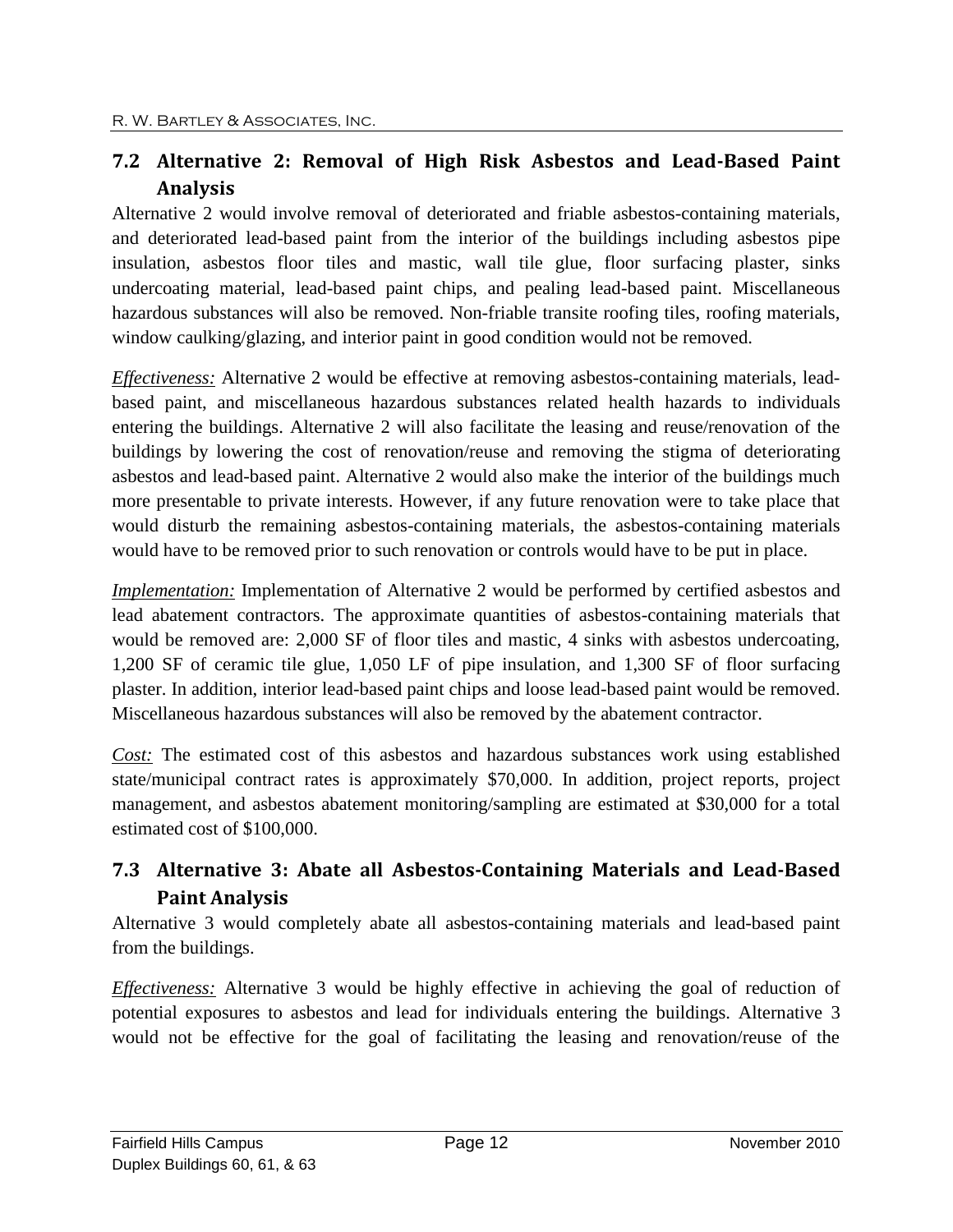buildings because removal of the transite roofing and the destruction of the windows would lead to rapid weather-related deterioration of the buildings.

*Implementation:* Implementation of Alternative 3 would be by certified asbestos and lead abatement contractors. In addition to the asbestos-containing materials and lead-based paint to be removed in Alternative 2, asbestos-containing window caulking and glazing, asbestos transite roofing shingles and roofing tars, and all lead-based paint, including paint in good condition, would be removed. This includes approximately 126 windows, 6,000 SF of miscellaneous roofing/flashing materials, and 10,200 SF of transite roofing shingles.

*Cost:* The removal of these materials is estimated to cost an additional \$150,000 for total cost for the alternative of \$250,000.

## <span id="page-15-0"></span>**8 Alternatives Evaluation and Recommendation**

An Analysis of Brownfields Cleanup Alternatives (ABCA) has been performed for hazardous substances abatement alternatives at the Town of Newtown Fairfield Hills campus Duplex buildings 60, 61, and 63 that are to be addressed using monies provided by the VCOG/EPA Brownfields grant. Three alternatives were considered for implementability, cost, and effectiveness:

1. No Action

2. Removal of High Risk Asbestos, Lead-Based Paint, and Miscellaneous Hazardous Substances.

3. Abate all Asbestos-Containing Materials, Lead-Based Paint, and Miscellaneous Hazardous Substances.

Based upon an evaluation of these criteria, it is determined that Alternative 2 Removal of High Risk Asbestos, Lead-Based Paint and Miscellaneous Hazardous Substances, is the preferred alternative. It meets the implementability and effectiveness criteria at a cost that is compatible with the funds available. Neither of the other two options meets both of these criteria. Alternative 1 does not meet the effectiveness criteria. Alternative 3 meets the effectiveness criteria, and is slightly more effective, but cannot be implemented because of unacceptable consequences and cost. The evaluation is summarized in the tables below.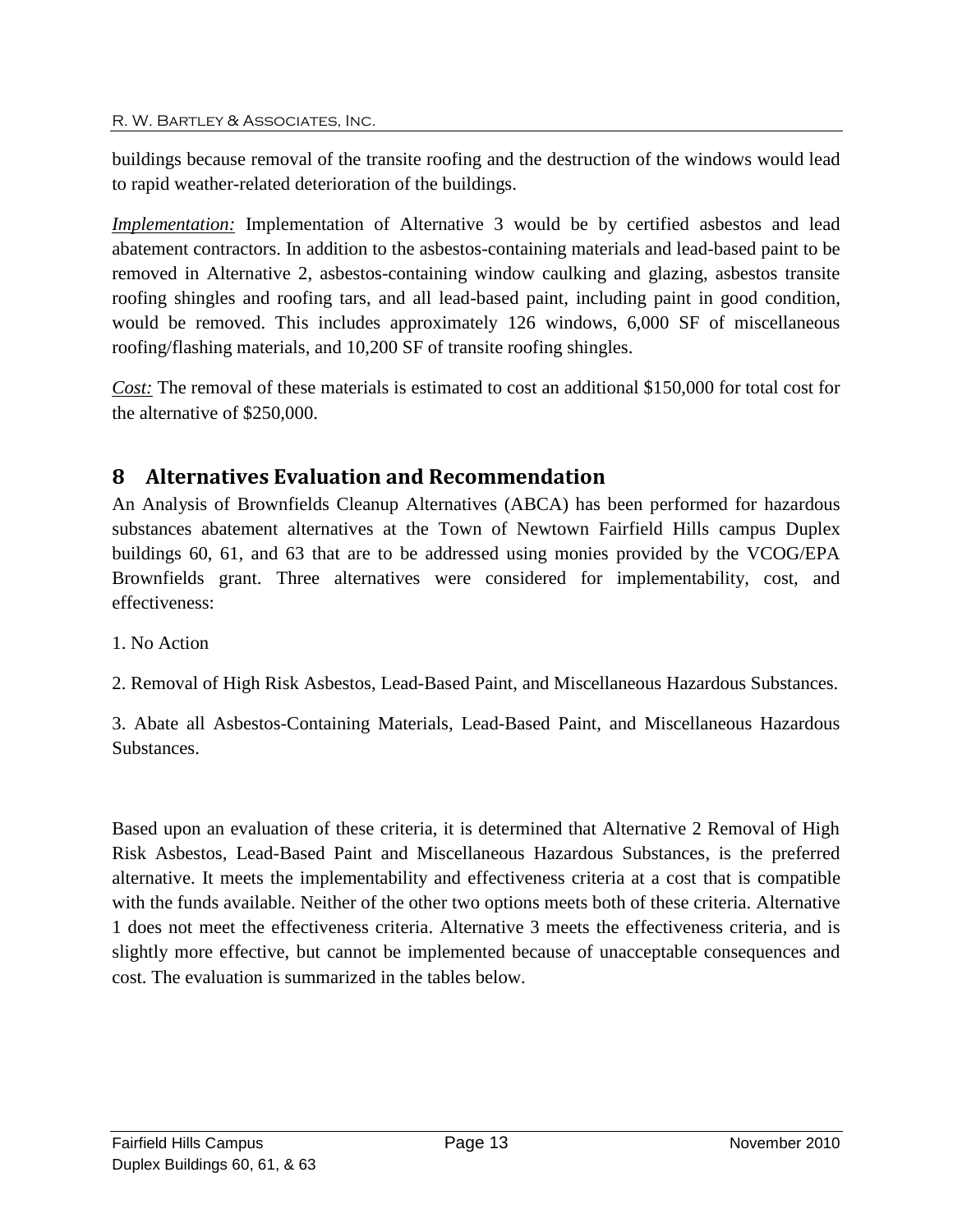<span id="page-16-1"></span>

| <b>Alternative</b> |                                                                 | <b>Effectiveness</b> | Implementability            |
|--------------------|-----------------------------------------------------------------|----------------------|-----------------------------|
|                    | No Action                                                       | Not Effective        | Implementable               |
| 2                  | Removal of High Risk Asbestos and Lead-Based<br>Paint           | Effective            | Implementable               |
| 3                  | Abate all asbestos-containing materials and<br>lead-based paint | Effective            | <b>Not</b><br>Implementable |

#### **Table 1: Summary of Evaluation Criteria**

## **Table 2: Alternative Costs**

<span id="page-16-2"></span>

|                | <b>Alternative</b>                                               | Cost      |
|----------------|------------------------------------------------------------------|-----------|
|                | No Action                                                        | N/A       |
| $\overline{2}$ | Removal of High Risk Asbestos and Lead-Based<br>Paint            | \$100,000 |
| 3              | Abate all asbestos-containing materials and lead-<br>based paint | \$250,000 |

# <span id="page-16-0"></span>**9 Authorization and Implementation**

The Town of Newtown, as a government entity is authorized under CERCLA 104(k) to perform cleanup activities at the Fairfield Hills campus. The site is eligible as it is not listed or proposed for listing on the National Priorities List. It is not subject to unilateral administrative orders, court orders, administrative orders on consent, or judicial consent decrees issued to or entered into by parties under CERCLA. It is not subject to the jurisdiction custody, or control of the United States government.

The Town of Newtown has contracted with R.W. Bartley & Associates, Inc. for management and consulting services on the project. Assessments of the quantities of asbestos-containing materials have been performed by a State of Connecticut Licensed Asbestos Inspector from TRC Environmental Corporation.

Upon completion of the comment period, consideration of comments, and final decision by the Town of Newtown, the selected cleanup will be implemented, if appropriate. Implementation will consist of the preparation of asbestos abatement and hazardous substances removal plans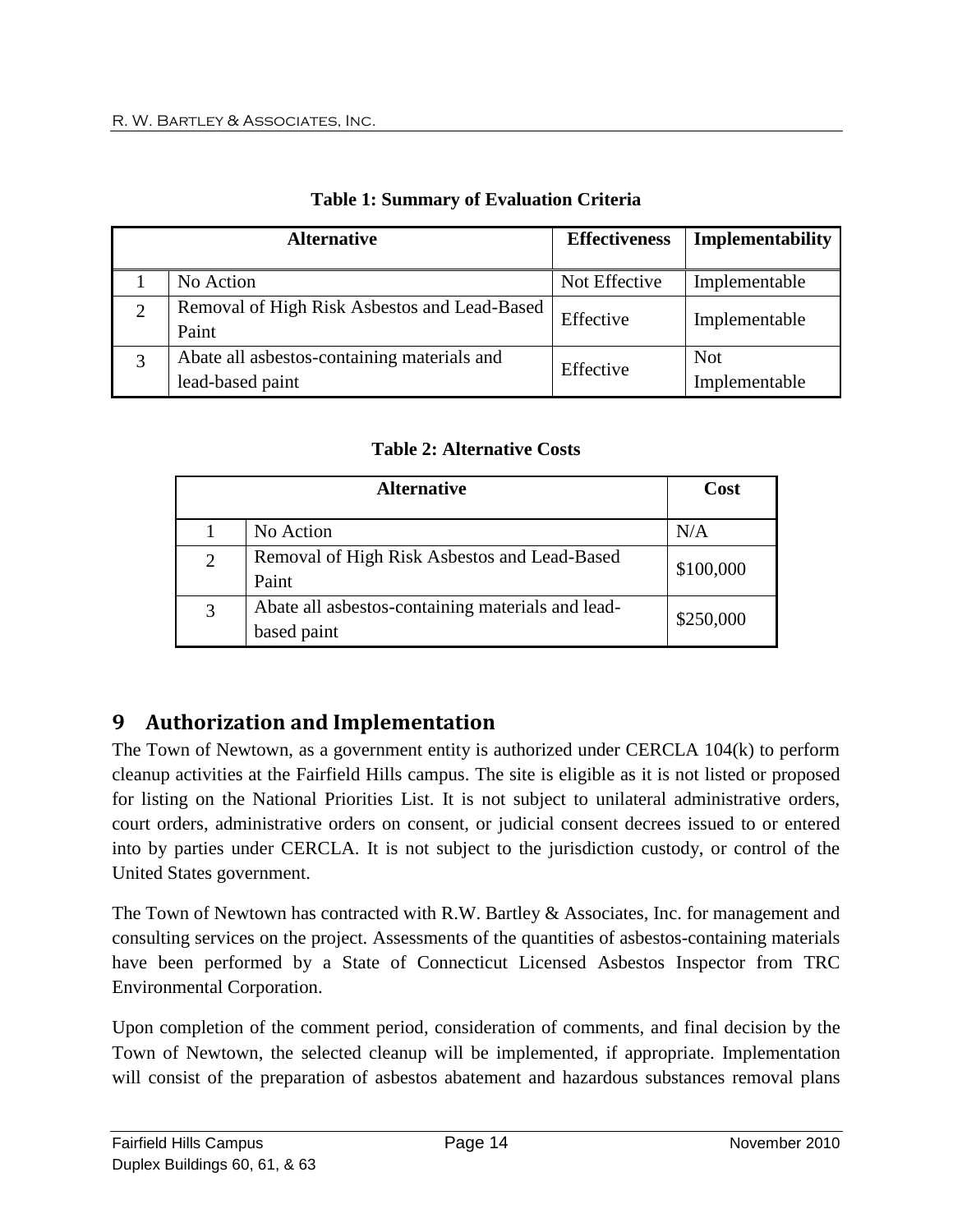and specifications, implementation of the abatement by award under State of Connecticut existing asbestos and lead abatement contracts containing fixed rates, notification of abatement to the CTDPH, the monitoring of the abatement work including clearance sampling, and the production of post-abatement compliance reports.

Sufficient grant funds may not be available to complete work on all three duplexes. In addition to the costs detailed herein there are other administrative and engineering costs such as costs associated with public participation and the costs for initial planning and engineering. Also, actual abatement bids and costs may exceed estimates. Should sufficient funds not be available to complete all of the work, work at duplexes 60 and 63 will take precedence over the work at duplex 61, and removal of friable asbestos materials and lead paint chips shall take presence over removal of non-friable asbestos materials.

The Brownfields Cleanup will conform to all applicable Federal and State laws. Connecticut certified asbestos and lead inspectors, designers, and abatement contractors will be used to perform all abatement activities.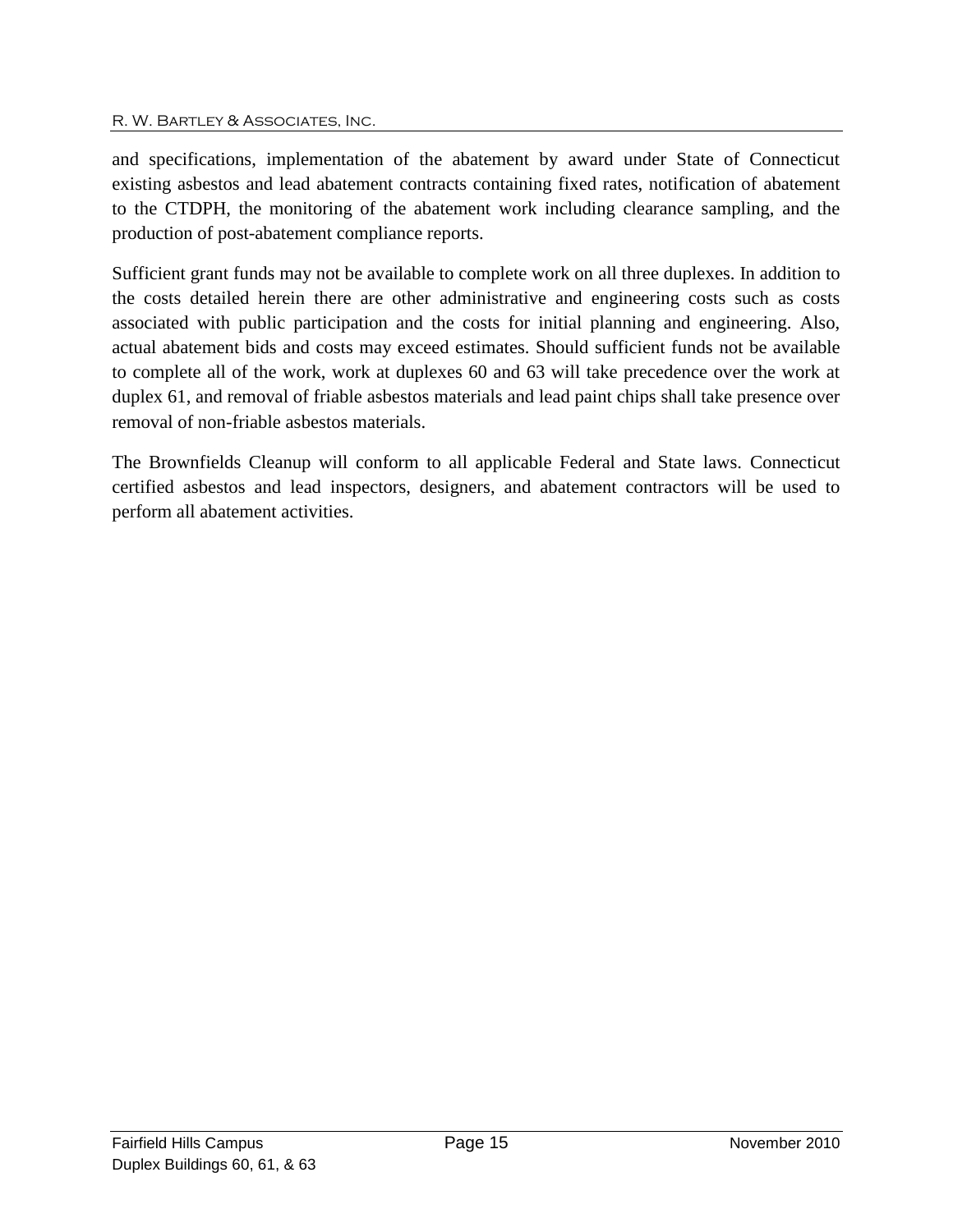# **DELORME**

DeLorme Topo USA® 7.0



@ DeLorme, DeLorme Topo USA® 7.0. www.delorme.com

ft 3000 4000 5000 O 1000 2000 Data Zoom 12-B

MN (13.7<sup>°</sup> W)